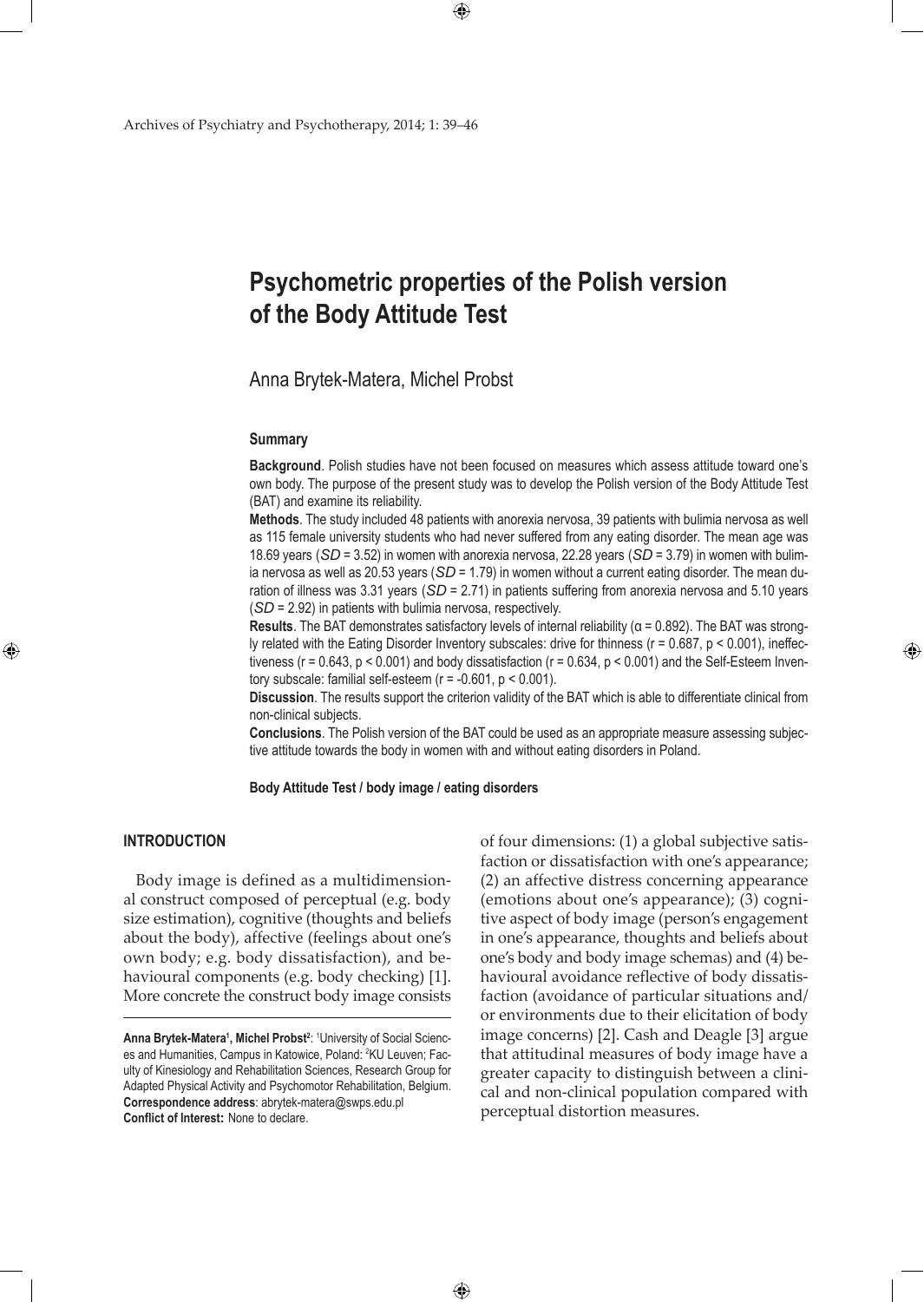⊕

One of the widely used attitudinal methods of body image is the Body Attitude Test (BAT) [4]. The BAT is a self-report questionnaire meant for assessing subjective body experience and attitude toward one's own body [4]. In Poland, there is a lack of good psychometric instruments measuring body image.

The aim is to assess the psychometric properties of the Polish version of the BAT among women with and without eating pathology. More concrete, the normality, the alpha Cronbach and the BAT's construct stability as well as the convergent, divergent and criterion-related validity (i.e. did the BAT sufficiently differentiates between Polish patients suffering from eating disorders and female healthy controls) will be assessed. Based on previous studies in different languages, we hypothesize that the Polish version of the BAT is consistent and that it fulfils the basic criteria of validity.

## **Subjects and methods**

#### **Subjects**

⊕

The total group with eating disorders was 87 female outpatients. Diagnoses were made uscut-off points point to overweight (according to the World Health Organization's classification), which is mostly connected with obesity and (b) adult participants. The present study includes women aged at least 18 years of age, and at most 25 years of age. This group was specially chosen for comparison because body image concern in young adults is also common [6]. The response rate was 100% of those contacted. The detailed participants' characteristics are summarized in Table 1. The participation in the study was voluntary and all participants signed an informed consent. The study was approved by the ethical committee.

## **Methods**

The Body Attitude Test [4] is intended to measure the subjective body experience and the attitude toward one's body. The scale is originally developed for female patients suffering from eating disorders but can be used for other clinical and non-clinical females and men [7]. The Body Attitude Test consists of 20 items to be scored on a six-point scale. With the exception of the negatively keyed items (4 and 9), items

| Variable                             | AN                | ΒN                | CG                |                             |
|--------------------------------------|-------------------|-------------------|-------------------|-----------------------------|
|                                      | $(N = 48)$        | $(N = 39)$        | $(N = 115)$       | F                           |
| Age (year)                           | $18.69 \pm 3.52$  | $22.28 \pm 3.79$  | $20.53 \pm 1.79$  | 18.63 0.001 <sup>a</sup>    |
| Body Mass Index (kg/m <sup>2</sup> ) | $17.34 \pm 2.40$  | $22.46 \pm 4.08$  | $20.88 \pm 3.34$  | 0.001a<br>37.03             |
| Height (cm)                          | 163.79 $\pm$ 6.12 | $166.49 \pm 6.24$ | $166.66 \pm 5.45$ | 0.01<br>4.33                |
| Actual weight (kg)                   | $46.51 \pm 6.80$  | $62.21 \pm 10.86$ | $58 \pm 7.63$     | 0.001a<br>44.60             |
| Ideal weight (kg)                    | $44.37 \pm 5.32$  | $51.61 \pm 6.54$  | $54.71 \pm 7.01$  | 0.001 <sup>b</sup><br>43.59 |
| Duration of illness (year)           | $3.31 \pm 2.71$   | $5.10 \pm 2.92$   |                   | 0.01<br>7.54                |

 $\bigoplus$ 

**Table 1.** Differences in general characteristics of the patients with anorexia nervosa (AN), bulimia nervosa (BN) and the control group (CG)

 $a = AN$  vs. BN vs. CG;  $b = AN$  vs. BN and AN vs. CG

ing the structured interview based on DSM-IV-TR criteria [5]. The group included 48 patients with anorexia nervosa (AN) and 39 patients with bulimia nervosa (BN). The patients were tested at the beginning of the treatment.

A control group (CG) consisted of 115 female non-clinical university students (from Silesian region). Recruitment criteria for healthy controls were following: (a) female without a current eating disorder recruitment only having an index of weight-for-height (BMI) not more greater than  $25 \text{ kg/m}^2$  because these principal are scored ranging from always (5) to never (0). The maximum score is 100, and the higher the score, the more deviating the body experience is [4]. Former repeated analysis [4] yielded a stable four-factor structure: (1) negative appreciation of body size, (2) lack of familiarity with one's own body, (3) general dissatisfaction, and (4) a rest factor. This factor structure was confirmed in other studies [8-10]. Reliability measured by internal consistency demonstrated satisfactory levels of internal reliability (alpha = 0.93). The factor-total correlation for the subscales ranges

Archives of Psychiatry and Psychotherapy, 2014; 1: 39–46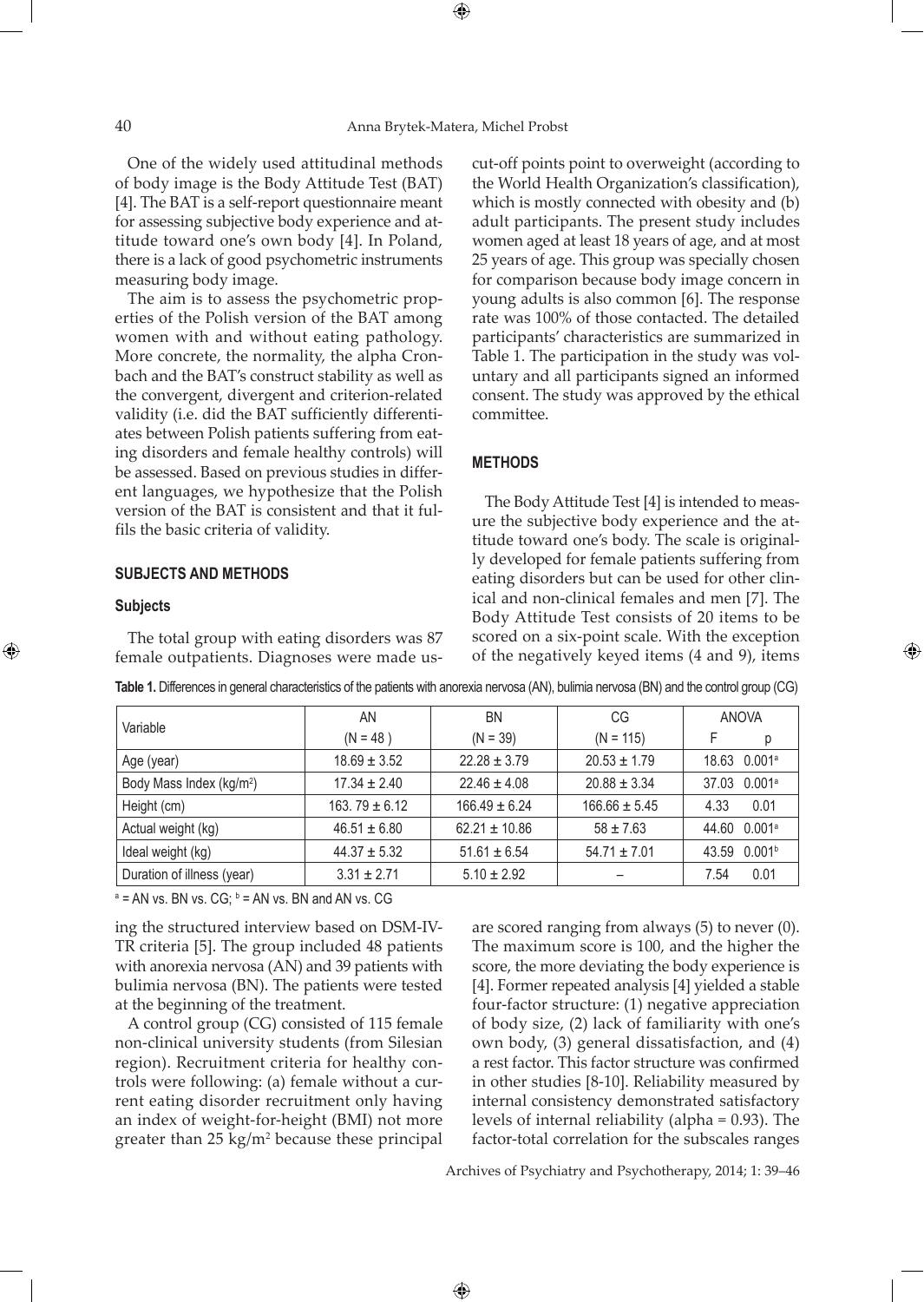from 0.88 to 0.90 [4]. The short-term test–retest reliability (interval 1 week) in female high school and university students ( $N = 67$ ;  $M = 18$  years, SD  $\pm$  5.3) and patients with eating disorder (N  $= 31$ ; M = 24 years, SD  $\pm$  6.8) ranged from r =  $0.87-0.92$  for the total score and from  $r = 0.72-$ 0.95 (all  $p < .01$ ) for the subscales [4]. The critical score that determines the bound vary between patients and non-patients was established at 36 using Shrout and Fleiss' model [11].

The BAT has good convergent validity with existing body experience related questionnaires, general psychopathological phenomena and complaints and personality traits [12, 13]. Research shows that the BAT differentiates between patients with eating disorders and community samples (female students, women with and without fertility problems) [4, 12]. Results between female and male nonclinical subjects revealed significant difference of the BAT between gender [14]. The BAT also differentiates between different types of eating disorder. A comparison of the different types of eating disorders shows that restricting anorexia nervosa patients obtain the lowest scores and patients with bulimia nervosa the highest [4, 7]. A positive linear relationship exists between the BAT total scores and the body mass index (BMI) [15].

⊕

Within the group of patients with eating disorders, the BAT distinguish patients with and without self-harming behaviour [16]. Further significant differences were found between laxative abusers and non-abusers and between physically abused and the non-abused participants [17]. Binge eating disorders patients with alexithymia reported higher scores on BAT than nonalexithymia [18]. The BAT is also a good predictor of dissociative experiences and global therapy outcome [15]. The BAT can be used to evaluate progress in treatment [10] The BAT and the EDI are sensitive enough to detect clinically body image changes pre and post treatment [19]. The questionnaire is currently available in different languages without copyright costs [8-10, 19- 22]. Normative data of patients with eating disorder ( $N = 650$ ) and students ( $N = 200$ ) are available [12, 14].

All 20 items from the Polish and English version of the BAT are presented in Table 2. – *on next page*.

Archives of Psychiatry and Psychotherapy, 2014; 1: 39–46

To assess aspects closely related to the eating disorders, we used, beside the BAT, several other self-reporting questionnaires.

The Eating Disorder Inventory (EDI) [23] is a widely used questionnaire aimed at assessing the psychological characteristics of anorexia nervosa and bulimia nervosa: drive for thinness, bulimia, body dissatisfaction, ineffectiveness, perfectionism, interpersonal distrust, interoceptive awareness and maturity fears. The Polish version of the EDI was adapted by Żechowski [24].

The Self-esteem inventory (SEI) [25] uses a 58-question battery over a variety of topics and asks subjects whether they rate someone as similar or dissimilar to themselves. The SEI a widely used measure evaluating attitudes regarding the self in general (e.g. "There are lots of things about myself I'd change if I could"), social (e.g. "I'm popular with people my own age"), family (e.g. "My family expects too much of me") and professional/academic (e.g. " I'm proud of my work") areas of experience. The Polish version of the SEI was adapted by Brytek-Matera [26].

The Hospital Anxiety and Depression Scale (HADS) [27] is a widely-used 14-item self-report scale designed to briefly measure current anxiety and depressive symptomatology in nonpsychiatric hospital patients. It excludes somatic symptoms, therefore avoiding potential confounding by somatic symptoms [27]. There are independent subscales for anxiety and depression. Scores on each scale can be interpreted in ranges: normal (0-7), mild (8-10), moderate (11- 14) and severe (15-21). The HADS is considered to be reliable and valid measure of anxiety and depression. The authors [27] regard a scores of 11 or higher to indicate probable "caseness" of mood disorder on the anxiety or depression subscales, and a score of 8-10 being just suggestive of a disorder. The Polish version of the HADS was adapted by Majkowicz, de Walden-Gałuszko and Chojnacka-Szawłowska [28].

# **Procedure**

 $\bigoplus$ 

The BAT was translated from British English to Polish using a standard forward-backward translation procedure. The English version of the BAT was first translated into Polish (by two translators who made independently translation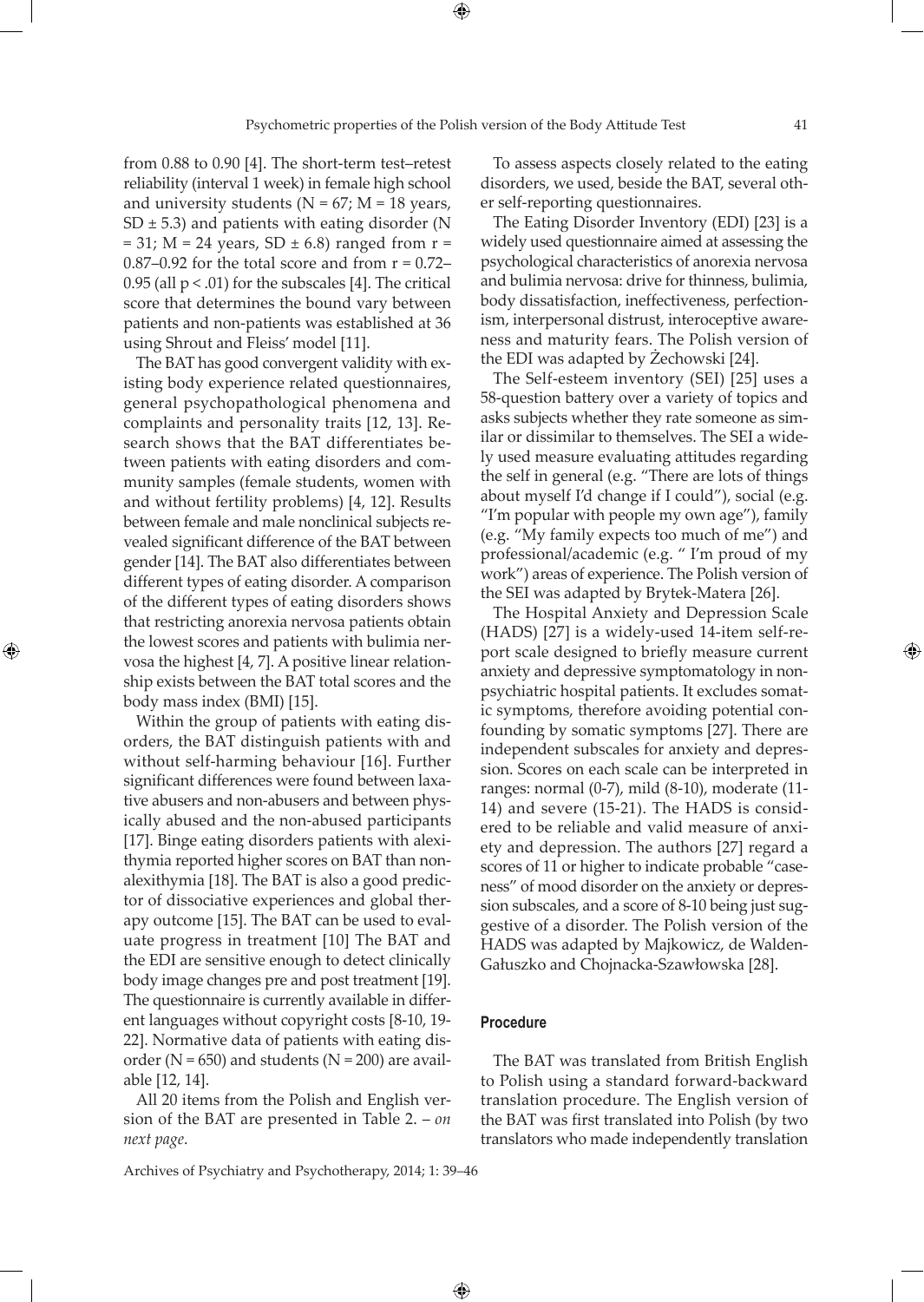42 Anna Brytek-Matera, Michel Probst

 $\bigoplus$ 

**Table 2**. Polish and English version of the Body Attitude Test

| 1. Kiedy porównuję się z rówieśnikami, jestem niezadowolona ze swojego ciała<br>(When I compare myself with my peers' bodies, I'm dissatisfied with my own) |
|-------------------------------------------------------------------------------------------------------------------------------------------------------------|
| 2. Moje ciało jest zdrętwiałe (My body appears to be a numb thing)                                                                                          |
| 3. Mam wrażenie, że moje biodra są zbyt szerokie (My hips seem too broad to me)                                                                             |
| 4. Czuję się dobrze w moim ciele ( <i>I feel comfortable within my own body</i> )                                                                           |
| 5. Bardzo chciałabym być szczuplejsza (I have a strong desire to be thinner)                                                                                |
| 6. Uważam, że mój biust jest zbyt duży (I think my breasts are too large)                                                                                   |
| 7. Mam skłonność do maskowania mojego ciała (np. przez noszenie luźnych ubrań)<br>(I'm inclined to hide my body (for example by loose clothing)             |
| 8. Kiedy patrzę na siebie w lustrze, jestem niezadowolona ze swojego ciała<br>(When I look at myself in the mirror, I'm dissatisfied with my own body)      |
| 9. Potrafię łatwo odprężyć się (zrelaksować się) fizycznie (It'seasy for me to relax physically)                                                            |
| 10. Myślę, że jestem za gruba (I think I'm too thick)                                                                                                       |
| 11. Moje ciało jest dla mnie ciężarem ( <i>I feel my body as a burden</i> )                                                                                 |
| 12. Czuję się tak, jakby moje ciało nie należało do mnie (My body appears as if it's not mine)                                                              |
| 13. Pewne części mojego ciała wydają mi się nabrzmiałe (Some parts of my body look swollen)                                                                 |
| 14. Moje ciało jest dla mnie zagrożeniem (My body is a threat for me)                                                                                       |
| 15. Mój wygląd fizyczny jest dla mnie bardzo ważny (My bodies appearance is very important to me)                                                           |
| 16. Mój brzuch wygląda, jakbym była w ciąży (My belly looks as if I'm pregnant)                                                                             |
| 17. Odczuwam napięcie/niepokój w moim ciele (I feel tense in my body)                                                                                       |
| 18. Jestem zazdrosna o wygląd fizyczny innych osób (I envy others for their physical appearance)                                                            |
| 19. W moim ciele dzieją się rzeczy, które mnie przerażają (niepokoją) (There are things going on in my body that frighten me)                               |
| 20. Przeglądam się (swoją sylwetkę) w lustrze (I observe my appearance in the mirror)                                                                       |

of the same questionnaire), and then back translated into English (by a native English speaker without reference to the English original).

Our research, in the first stage, had a random selection among university female students  $(N = 119)$ . Second stage had an advisable selection. Among all women, we found a group of 4 young women with bulimia nervosa. They were excluded from our research due to an eating disorder. We used a clinical interview to ascertain that there were no women with a diagnosis of both anorexia and bulimia nervosa. Finally, the control group consisted of 115 healthy women who agreed to take part in the research. The criteria for inclusion of a healthy participant in the control group were the female sex, the absence of an eating disorder and the age (from late adolescence to young adulthood).

# **Statistical Analysis**

All complete data were entered into a database and analyzed using Statistical Package for the Social Sciences (SPSS version 19.0 for Windows). For the test of normality the Kolgomorov Smirnov test was used. The internal reliability of the scale was examined through the Cronbach's alpha coefficient. The relations between the different questionnaires were evaluated by Pearson's correlation coefficient. We used the following classification for the intercorrelations according to Surwillo [29]: 0-39 = low; 0.40-0.69 = moderate to substantial and 0.70-1 = high to very high. The between group results were compared using analysis of variance (one way ANOVA). In each variable separately, we used post hoc Tukey's Honestly Significant Difference. A significance level (p) of 0.05 (two-tailed) was assumed.

⊕

## **Results**

#### **Reliability**

Kolmogorov Smirnov test of normality showed that in the eating disorder group the total score

Archives of Psychiatry and Psychotherapy, 2014; 1: 39–46

⊕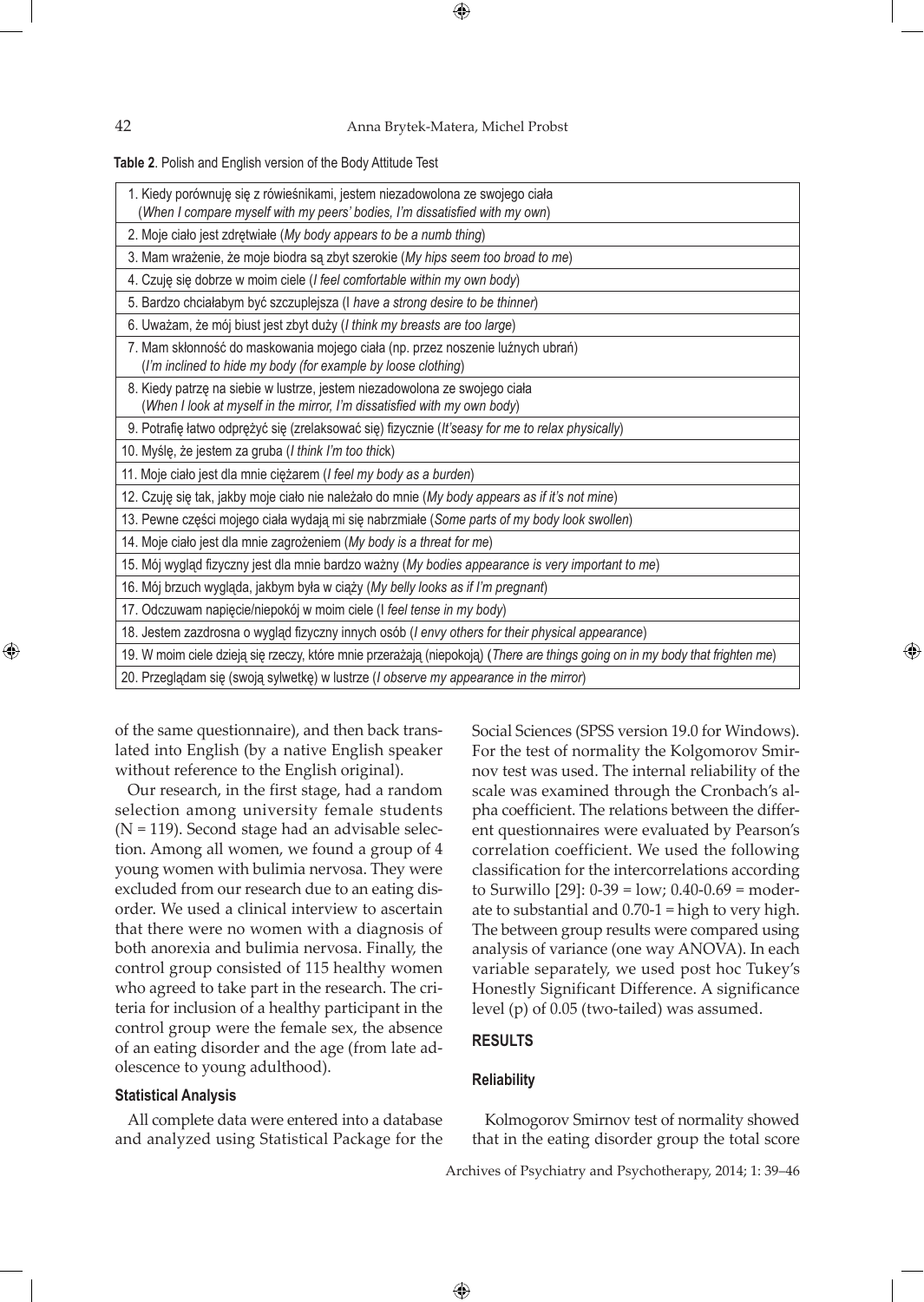**Table 3.** Internal consistency of the Polish version of the Body Attitude Test (BAT)

|                                                      | N/ items | AN<br>$(N=48)$ | <b>BN</b><br>$(N=39)$ | CG<br>$(N=115)$ |
|------------------------------------------------------|----------|----------------|-----------------------|-----------------|
| <b>BAT</b> total score                               | 20       | 0.90           | 0.85                  | 0.87            |
| BAT factor 1<br>"Negative appreciation of body size" |          | 0.91           | 0.72                  | 0.80            |
| BAT factor 2<br>"Lack of familiarity with the body"  | 7        | 0.63           | 0.70                  | 0.68            |
| BAT factor 3<br>"General dissatisfaction"            | 4        | 0.73           | 0.69                  | 0.80            |

AN = anorexia nervosa; BN = bulimia nervosa; CG = control group

and all the subscales, in the non-clinical group the total score and factor 3 had a normal distribution.

Table 3 showed the internal reliability (alpha Cronbach) for the total score and the original subscales for the whole and for the eating disorder group and non-clinical group separately. The factor-total correlation for the subscales (except the rest factor) ranges for the three groups from 0.81 to 0.92.

# **Comparison among three groups**

⊕

The results in Table 4 revealed that patients with eating disorders (anorexia and bulimia nervosa) presented a more negative body experience than female control. The total BAT score was significantly different between patients with AN and female control as well as between the BN sample and female control ( $F_{(2, 188)} = 142.69$ , p < .000). Factor 1 (negative appreciation of body size) showed significant difference between the clinical and the control group ( $F_{(2, 199)} = 79.74$ , p < .001). In addition, there were statistically significant differences between each group on factor 2 (lack of familiarity with one's own body)  $(F<sub>(2, 189)</sub> = 160.78, p < 0.000)$  and factor 3 (general dissatisfaction) ( $F_{(2, 198)} = 85.82$ , p < 0.000).

As for the EDI, there were statistically significant differences between each group on Bulimia subscale (F<sub>(2, 195)</sub> = 120.34, p < 0.000). The scores obtained in the different EDI subscales, that is the Drive for thinness subscale  $(F_{(2.195)} = 170.86$ ,  $p < .000$ ), the Body dissatisfaction subscale  $(F_{(2, 195)} = 83.64, p < .000)$ , the Ineffectiveness subscale ( $F_{(2, 195)}$  = 79.88, p < 0.000), the Perfectionism subscale (F<sub>(2, 195)</sub> = 17.75, p < 0.000), the Interpersonal distrust subscale  $(F_{(2, 195)} = 29.44$ ,

Archives of Psychiatry and Psychotherapy, 2014; 1: 39–46

 $\bigoplus$ 

p < 0.000), the Interoceptive awareness subscale  $(F_{(2, 195)} = 119.47, p < 0.000)$  and the Maturity fear subscale ( $F_{(2, 195)} = 27.21$ , p < .000) were significantly different between patients with AN and female control as well as between the BN sample and female control.

As for the SEI, there were statistically significant differences between each group on familial self-esteem ( $F_{(2, 199)} = 34.22$ , p < 0.000). General self-esteem  $(F_{(2, 199)} = 74.77, p < 0.000)$ , social selfesteem ( $F_{(2, 199)} = 26.99$ , p < 0.000) showed significant difference between the clinical and the control group. Professional self-esteem was significantly different between patients with BN and female control ( $F_{(2, 199)} = 11.07$ , p < 0.000).

As for the HADS, anxiety subscale  $(F_{(2, 197)})$ = 39.93,  $p$  < 0.000) and depression subscale ( $F_{(2)}$ )  $_{197}$  = 68.97, p < 0.000) were significantly different between patients with AN and control group as well as between the BN sample and control group. Table 4 – *next page*.

Intercorrelations between the Body Attitude Test and other eating disorders related psychological variables

Analyses were carried out to examine the correlations between the BAT and other measures: the Eating Disorder Inventory [23], the Self-Esteem Inventory [25] and the Hospital Anxiety and Depression Scale [27] and in all patients with eating disorders ( $N = 87$ ) and separately in clinical subgroups (Table 5 – *next page*).

The BAT total score correlates highly with duration of illness ( $r = 0.702$ ,  $p < 0.001$ ) and moderately with Body Mass Index ( $r = 0.499$ ,  $p < 0.001$ ).

↔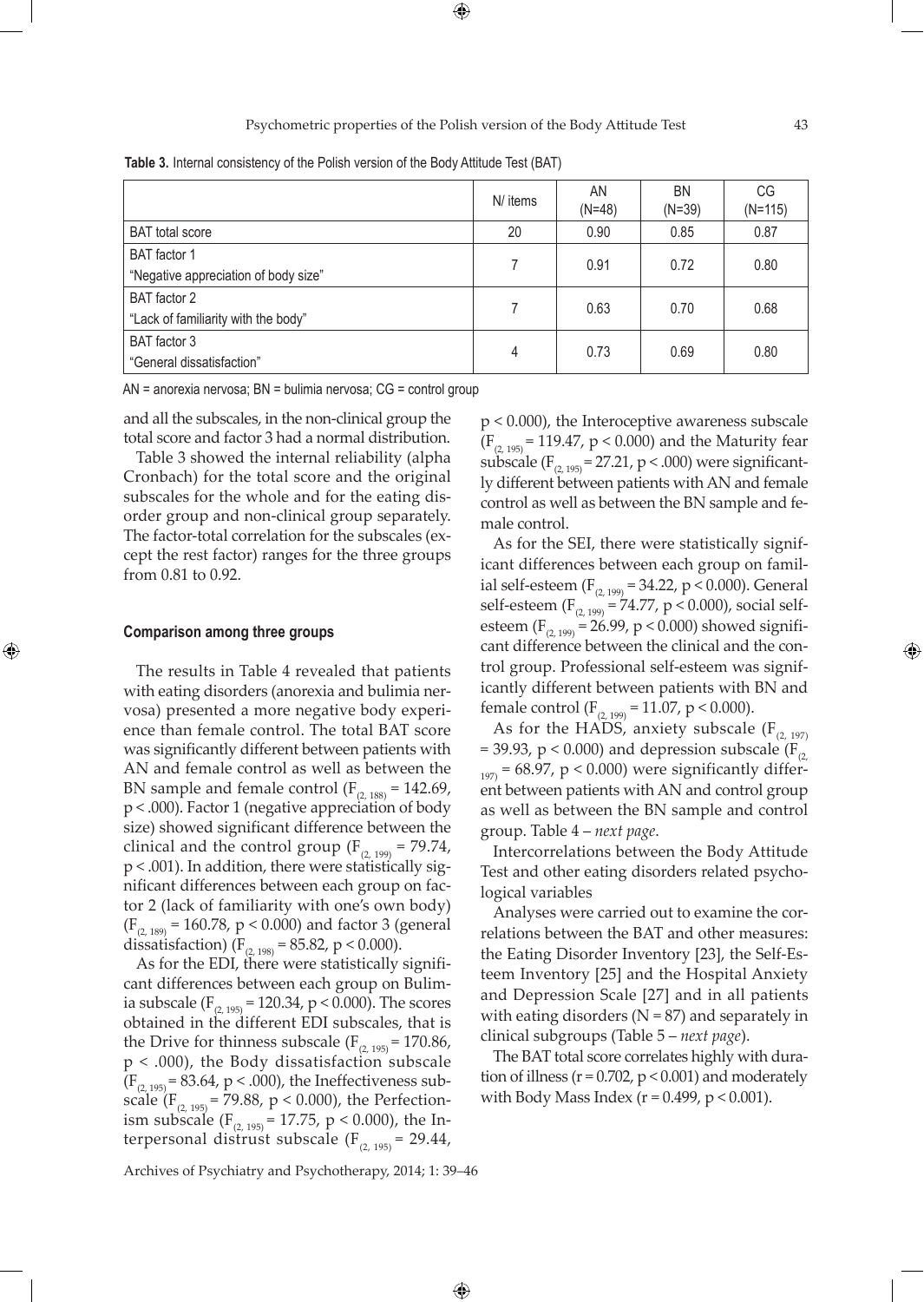# 44 Anna Brytek-Matera, Michel Probst

 $\bigoplus$ 

|                               | AN $(N = 48)$     | $BN (N = 39)$     | $CG (N = 115)$    | AN <sub>vs</sub> | AN <sub>vs</sub> | BN vs |
|-------------------------------|-------------------|-------------------|-------------------|------------------|------------------|-------|
|                               | $M \pm SD$        | $M \pm SD$        | $M \pm SD$        | BN               | CG               | CG    |
| <b>BAT</b> total score        | $62.14 \pm 17.87$ | $68.67 \pm 13.57$ | $29.79 \pm 13.10$ | ns               | 0.001            | 0.001 |
| BAT factor 1                  | $20.33 \pm 10.16$ | $25.05 \pm 5.67$  | $9.38 \pm 6.66$   | 0.01             | 0.001            | 0.001 |
| BAT factor 2                  | $19.59 \pm 6.13$  | $21.00 \pm 5.73$  | $7.16 \pm 4.21$   | ns               | 0.001            | 0.001 |
| BAT factor 3                  | $12.68 \pm 4.04$  | $14.20 \pm 4.02$  | $6.33 \pm 3.62$   | ns               | 0.001            | 0.001 |
| <b>EDI-Drive for thinness</b> | $13.72 \pm 5.69$  | $15.44 \pm 5.03$  | $2.37 \pm 3.88$   | ns               | 0.001            | 0.001 |
| EDI-Bulimia                   | $5.74 \pm 5.76$   | $12.31 \pm 1.41$  | $1.41 \pm 2.02$   | 0.001            | 0.001            | 0.001 |
| EDI-Body dissatisfaction      | $16.72 \pm 7.24$  | $19.38 \pm 6.22$  | $6.33 \pm 5.95$   | ns               | 0.001            | 0.001 |
| EDI-Ineffectiveness           | $13.35 \pm 7.03$  | $13.26 \pm 6.74$  | $3.85 \pm 3.46$   | ns               | 0.001            | 0.001 |
| EDI-Perfectionism             | $7.76 \pm 4.17$   | $8.90 \pm 4.59$   | $4.94 \pm 3.71$   | ns               | 0.001            | 0.001 |
| EDI-Interpersonal distrust    | $6.93 \pm 4.87$   | $6.82 \pm 5.49$   | $2.19 \pm 3.44$   | ns               | 0.001            | 0.001 |
| EDI-Interoceptive awareness   | $12.78 \pm 6.66$  | $13.49 \pm 7.63$  | $1.80 \pm 2.76$   | ns               | 0.001            | 0.001 |
| <b>EDI-Maturity Fear</b>      | $9.63 \pm 5.72$   | $7.26 \pm 5.66$   | $3.90 \pm 3.62$   | ns               | 0.001            | 0.001 |
| SEI-General self-esteem       | $10.23 \pm 5.64$  | $8.96 \pm 5.15$   | $18.36 \pm 4.71$  | ns               | 0.001            | 0.001 |
| SEI-Social self-esteem        | $4.79 \pm 2.04$   | $5.23 \pm 2.18$   | $6.85 \pm 1.54$   | ns               | 0.001            | 0.001 |
| SEI-Familial self-esteem      | $4.15 \pm 2.73$   | ± 1.98            | $5.77 \pm 2.18$   | 0.001            | 0.001            | 0.001 |
| SEI-Professional self-esteem  | $4.27 \pm 2.06$   | $3.33 \pm 1.95$   | $4.99 \pm 1.88$   | ns               | ns               | 0.001 |
| SEI-Lie scale                 | $3.06 \pm 1.70$   | $2.82 \pm 1.25$   | $3.22 \pm 1.59$   | ns               | ns               | ns    |
| <b>HADS-Anxiety</b>           | $12.85 \pm 4.82$  | $13.36 \pm 3.95$  | $7.70 \pm 4.04$   | ns               | 0.001            | 0.001 |
| <b>HADS-Depression</b>        | $9.66 \pm 4.86$   | $9.67 \pm 4.50$   | $3.33 \pm 2.89$   | ns               | 0.001            | 0.001 |

**Table 4**. Comparison of the BAT, the EDI, the SEI and the HADS between the group with anorexia nervosa (AN) and bulimia nervosa (BN) and the control group (CG)

BAT = Body Attitude Test; EDI= Eating Disorder Inventory; SEI= Self-esteem Inventory; HADS = Hospital Anxiety and Depression Scale;  $M \pm SD = Mean$  and standard deviations; ns = no statistically significant difference

**Table 5**. The relation between the BAT and the EDI, the SEI and the HADS in the group of eating disorders

|                              | Patients with    | Patients with    | Patients with   |  |  |
|------------------------------|------------------|------------------|-----------------|--|--|
|                              | eating disorders | anorexia nervosa | bulimia nervosa |  |  |
|                              | $(N = 87)$       | $(N = 48)$       | $(N = 39)$      |  |  |
|                              | <b>BAT-Total</b> |                  |                 |  |  |
| BAT factor 1                 | $0.900***$       | $0.957**$        | 0.933***        |  |  |
| BAT factor 2                 | $0.822***$       | $0.481**$        | 0.284           |  |  |
| BAT factor 3                 | $0.825***$       | $0.952**$        | $0.878***$      |  |  |
| EDI-Drive for thinness       | $0.687***$       | $0.867**$        | $0.432**$       |  |  |
| EDI-Bulimia                  | $0.469***$       | $0.715***$       | 0.316           |  |  |
| EDI-Body dissatisfaction     | $0.634***$       | $0.844**$        | $0.478**$       |  |  |
| <b>EDI-Ineffectiveness</b>   | $0.643***$       | $0.807**$        | $0.573***$      |  |  |
| EDI-Perfectionism            | $0.442***$       | $0.518**$        | 0.313           |  |  |
| EDI-Interpersonal distrust   | $0.380***$       | $0.624**$        | $0.453**$       |  |  |
| EDI-Interoceptive awareness  | $0.594***$       | $0.809**$        | $0.603***$      |  |  |
| <b>EDI-Maturity Fear</b>     | $0.324***$       | $0.518**$        | $0.332*$        |  |  |
| SEI-General self-esteem      | $-0.598***$      | $-0.798**$       | $-0.645***$     |  |  |
| SEI-Social self-esteem       | $-0.211$         | $-0.519**$       | $-0.384*$       |  |  |
| SEI-Familial self-esteem     | $-0.601***$      | $-0.667**$       | $-0.640***$     |  |  |
| SEI-Professional self-esteem | $-0.535***$      | $-0.519**$       | $-0.369*$       |  |  |
| SEI-Lie scale                | $-0.069$         | $-0.150*$        | $-0.139$        |  |  |
| <b>HADS-Anxiety</b>          | $0.571***$       | $0.718**$        | $0.581***$      |  |  |
| HADS-Depression              | $0.502***$       | $0.742**$        | $0.652***$      |  |  |

BAT = Body Attitude Test; EDI = Eating Disorder Inventory; SEI = Self-esteem Inventory; HADS = Hospital Anxiety and Depression Scale; Pearson correlation coefficient: \*\*\* p < 0.001, \*\* p <0.01, \* p < 0.05

Archives of Psychiatry and Psychotherapy, 2014; 1: 39–46

⊕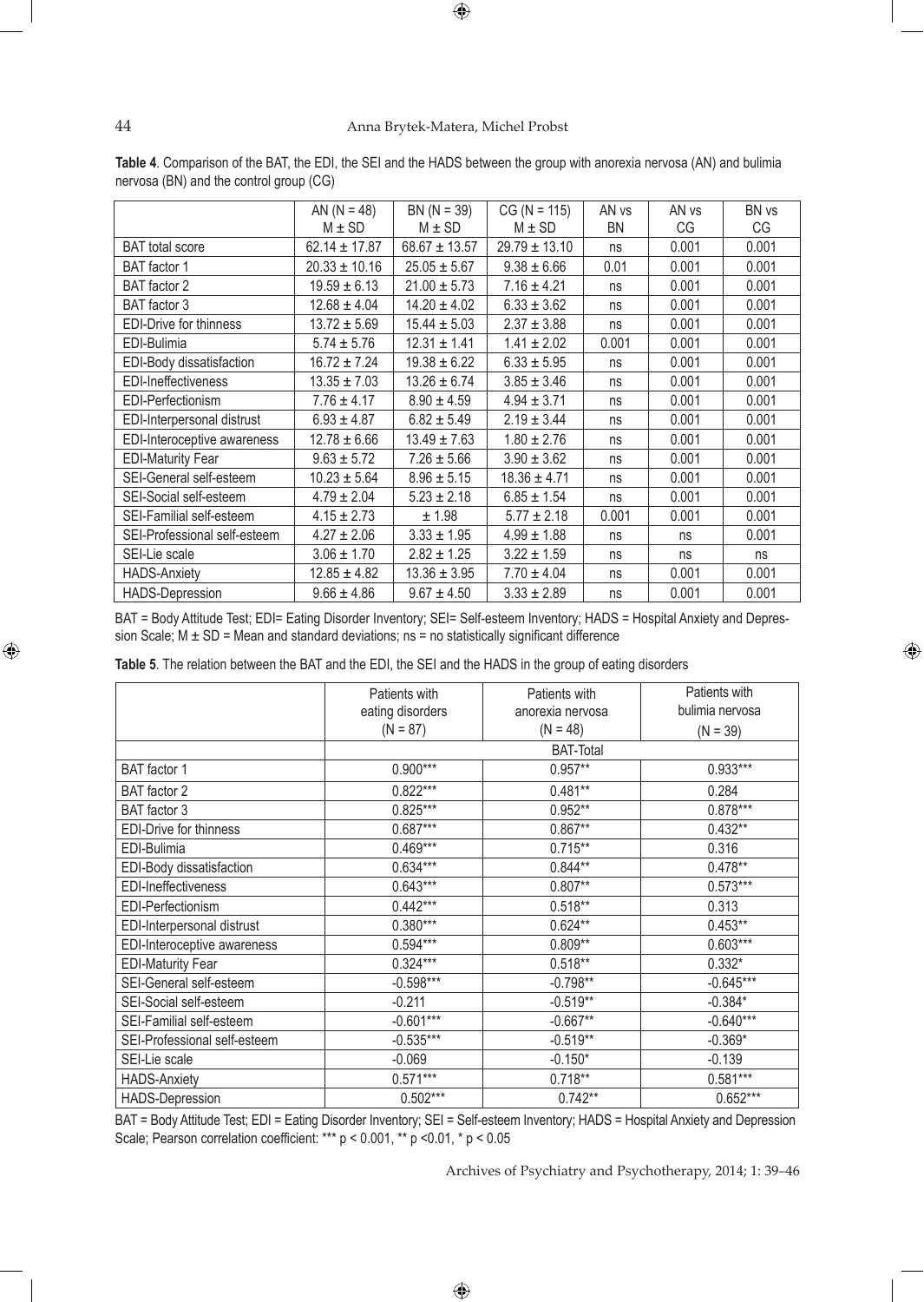$\bigoplus$ 

Till now, appropriate measurements in Polish assessing subjective attitude towards the body in women with and without eating disorders are limited. The purpose of this study was to evaluate the psychometric properties of the Polish version of the Body Attitude Test, an international reliable and valid instrument, among women with and without eating disorders. The BAT consistency of the Polish version presented the internal validity criteria. This results are in agreement with other BAT-studies [8-10, 19-22] in other languages. In agreement with other studies [8, 9, 13], our results showed that the BAT had satisfactory convergent validity. Substantial positive correlations between the BAT and three subscales of the EDI: Drive for thinness, Ineffectiveness and Body Dissatisfaction were found. Moreover, the BAT total score correlated highly with duration of eating disorders.

The BAT sufficiently differentiates between Polish patients suffering from eating disorders and nonclinical participants and as expected, both AN and BN patients present a more negative body experience and attitude towards their body than the group without eating disorders. The results support the criterion validity of the BAT which is able to differentiate clinical from non-clinical subjects.

⊕

In contrary to the literature [9, 30], AN and BN patients did not show differences in body attitude but in this study the patients with AN scored more negative than in other studies. These results could be an argument for the transdiagnostic theory of eating disorder [31] in which a division within ED subdiagnoses are not so relevant. The relation with body attitude and self-esteem and depression is in agreement with the literature [32-36].

Further research (i.a. factor analysis) with a greater sample size of ED could confirm and underpin our results.

The Polish version of the Body Attitude Test, a questionnaire specially developed for the assessment of patients with eating disorders, has excellent internal consistency and indicates that the negative body attitude expressed on the BAT is related to other signs of negative body experience. The BAT differentiates between clinical and non-clinical subjects.

#### **References**

- 1. Exterkate CC, Vriesendorp PF, de Jong CAJ: Body attitudes in patients with eating disorders at presentation and completion of intensive outpatient day treatment. Eat Behav 2004, 10: 16**–**21.
- 2. Thompson JK, van der Berg P: Measuring body image attitudes among adolescents and adults. In Cash TF, Pruzinsky T, editors. Body image. A handbook of theory, research and clinical practice. New York: Guilford Press, 2004. p. 135–141.
- 3. Cash TF, Deagle EA: The nature and extent of body-image disturbances in anorexia nervosa and bulimia nervosa: A meta-analysis. Int J Eat Disord 1997, 22: 107–125.
- 4. Probst M, Vandereycken W., van Coppenolle H, Vanderlinden J: The Body Attitude Test for patients with an eating disorder: psychometric characteristics of a new questionnaire. Eating Disorders: Journal of Treatment and Prevention 1995, 3(2): 133–145.
- 5. American Psychiatric Association: Diagnostic and Statistical Manual of Mental Disorders. Fourth Edition, Text Revision: DSM-IV-TR. APA, Washington DC, 2000.
- 6. Striegel-Moore R, Franko D: Body image issues in among girls and women. In: Cash T., Pruzinsky T, editors. Body image. A handbook of theory, research and clinical practice . New York: Guilford Press, 2002. p. 183–191.
- 7. Probst M, Pieters G, Vanderlinden J: Evaluation of Body Experience Questionnaires in eating disorders in female patients (AN/BN) and nonclinical participants. Int J Eat Disord 2008, 41: 657–65.
- 8. Gila A, Castro J, Gómez MJ, Toro J, Salamero M: The Body Attitude Test: validation of the Spanish version. Eat Weight Disord 1999, 4(4): 175–278.
- 9. Kashima A, Yamashita T, Okamoto A, Nagoshi Y, Wada Y, Tadai T, Fukui K: Japanese version of the Body Attitude Test: its reliability and validity. Psychiatry Clin Neurosci 2003, 57(5): 511–516.
- 10. Santonastaso P, Ferrara S, Sala A, Vidotto G, Delle Grave R, Probst M, Favaro A. Confronto degli atteggiamenti corporei di un gruppo di pazienti con disturbo dell'alimentazione con un campione di studentesse: Validazione italiana del Body Attitudes Test (BAT). Riv Sper Freniatr 1995, CXIX: 423–436.
- 11. Shrout PE, Fleiss JL: Reliability and case detection. In: Wing J.K., Bebbington P, Robins LN, editors. What is a case? The problem of definition in psychiatric community surveys. London: Grant McIntyre, 1981. p. 125–137.
- 12. Probst M, Pieters G, Vanderlinden J: Evaluation of Body Experience Questionnaires in eating disorders in female patients (AN/BN) and nonclinical participants. Int J Eat Disord 2008, 41: 657–665.
- 13. Favaro A, Gigli J, Miotto P, Santonastaso P: Gli atteggiamenti corporei nell'adolescenza: validità del Body Attitudes Questionnaire. B Psicol Appl 1997, 221, 39–47.

Archives of Psychiatry and Psychotherapy, 2014; 1: 39–46